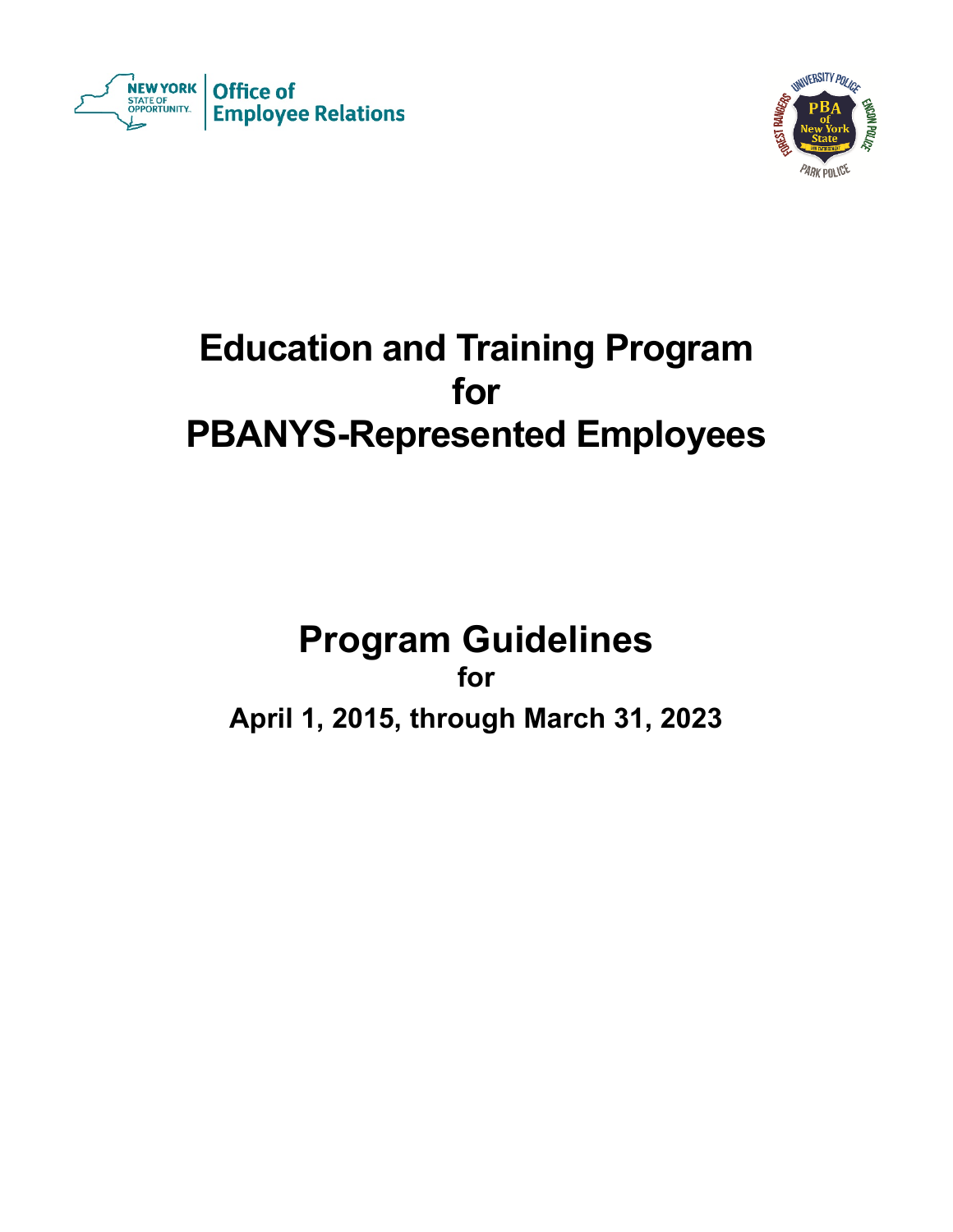# **TABLE OF CONTENTS**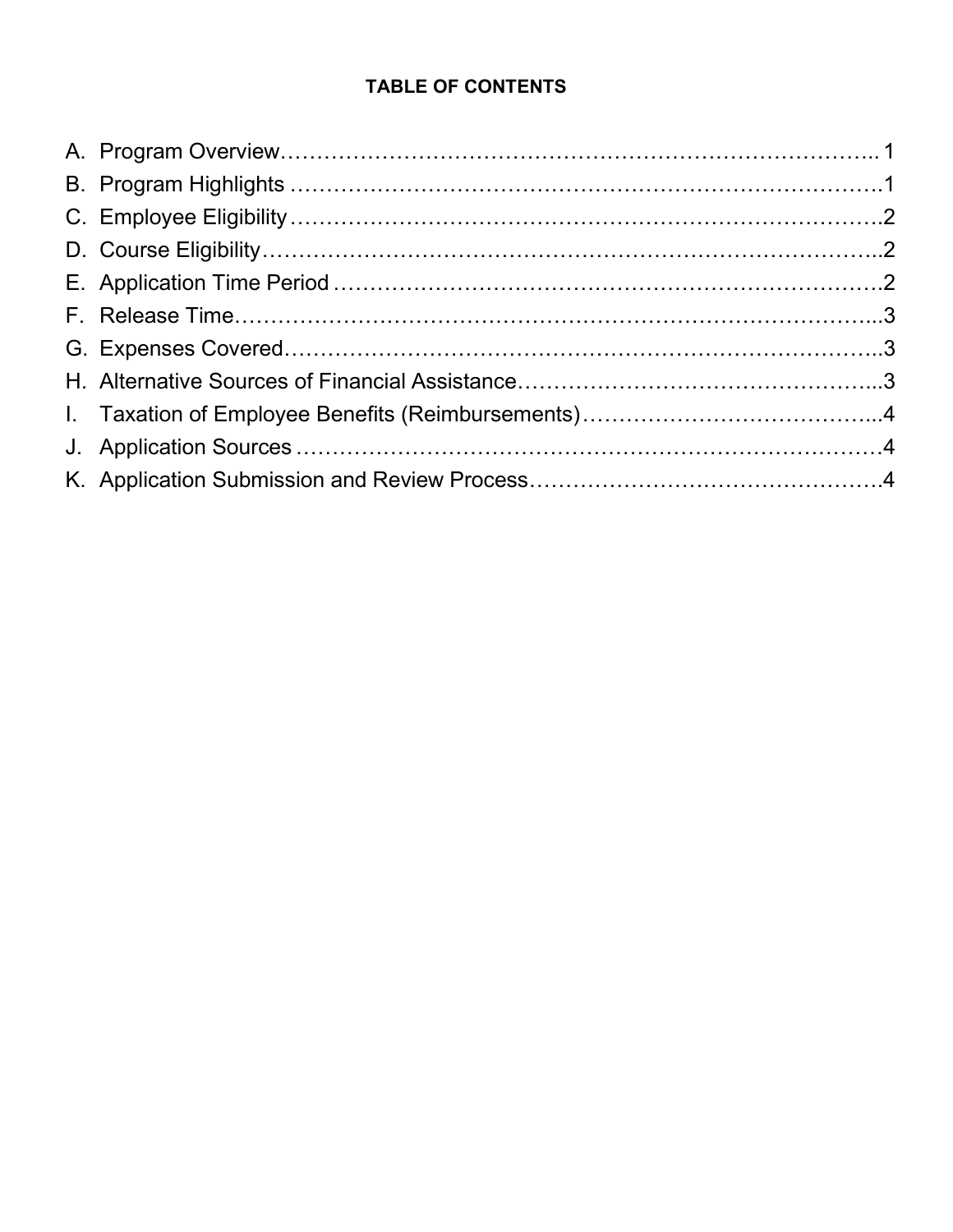#### **Education and Training Program Guidelines for PBANYS-Represented Employees**

# <span id="page-2-0"></span>**A. Program Overview**

The Education and Training Program (ETP) is administered by the Agency Police Services Unit Joint Labor-Management Committee (JLMC) on behalf of the New York State/Police Benevolent Association of New York State, Inc., (NYS/PBANYS) Joint Labor-Management Committee (JLMC).

The ETP enables PBANYS-represented employees to maintain or improve job-related skills in their profession and gain the knowledge and skills necessary for promotional opportunities and career mobility within New York State service. The ETP provides eligible employees with reimbursement up to a State fiscal year (April 1 through March 31) maximum at any accredited college, university, or approved educational organization once the course has been successfully completed and payment has been made to the educational provider.

Qualifying courses must begin during the period of April 1, 2015, through March 31, 2023.

### <span id="page-2-1"></span>**B. Program Highlights**

The Education and Training Program:

- Provides reimbursement to current employees actively employed a minimum of halftime in a PBANYS-represented position for the duration of qualifying training and/or educational courses that begin on or after April 1, 2015, through March 31, 2023.
- Provides a pre-approval process. It is recommended that applicants seek preapproval to ensure reimbursement eligibility.
- Is designed to reimburse applicants, up to a maximum State fiscal year allowance for eligible out-of-pocket expenses including registration, tuition, course-related textbooks, lab fees, and digital fees. See Section G for the maximum allowance for each State fiscal year under this program.
- Reimbursement is based on the satisfactory completion of the course; one must attain a grade of at least C. If the only option for the grading of a course is Pass/Fail, a grade of Pass will be accepted as evidence of satisfactory completion. ETP will not cover incomplete or failed courses.
- Requires a separate application submission for each course. All applications and supporting documentation must be submitted within 90 calendar days after the end date of the course unless an extension has been provided pursuant to Section E of these guidelines. Applications for courses or events that began on or after April 1, 2015, and ended prior to April 25, 2022, must be submitted by July 25, 2022. The postmark or email date will be used to determine the timeliness of the application.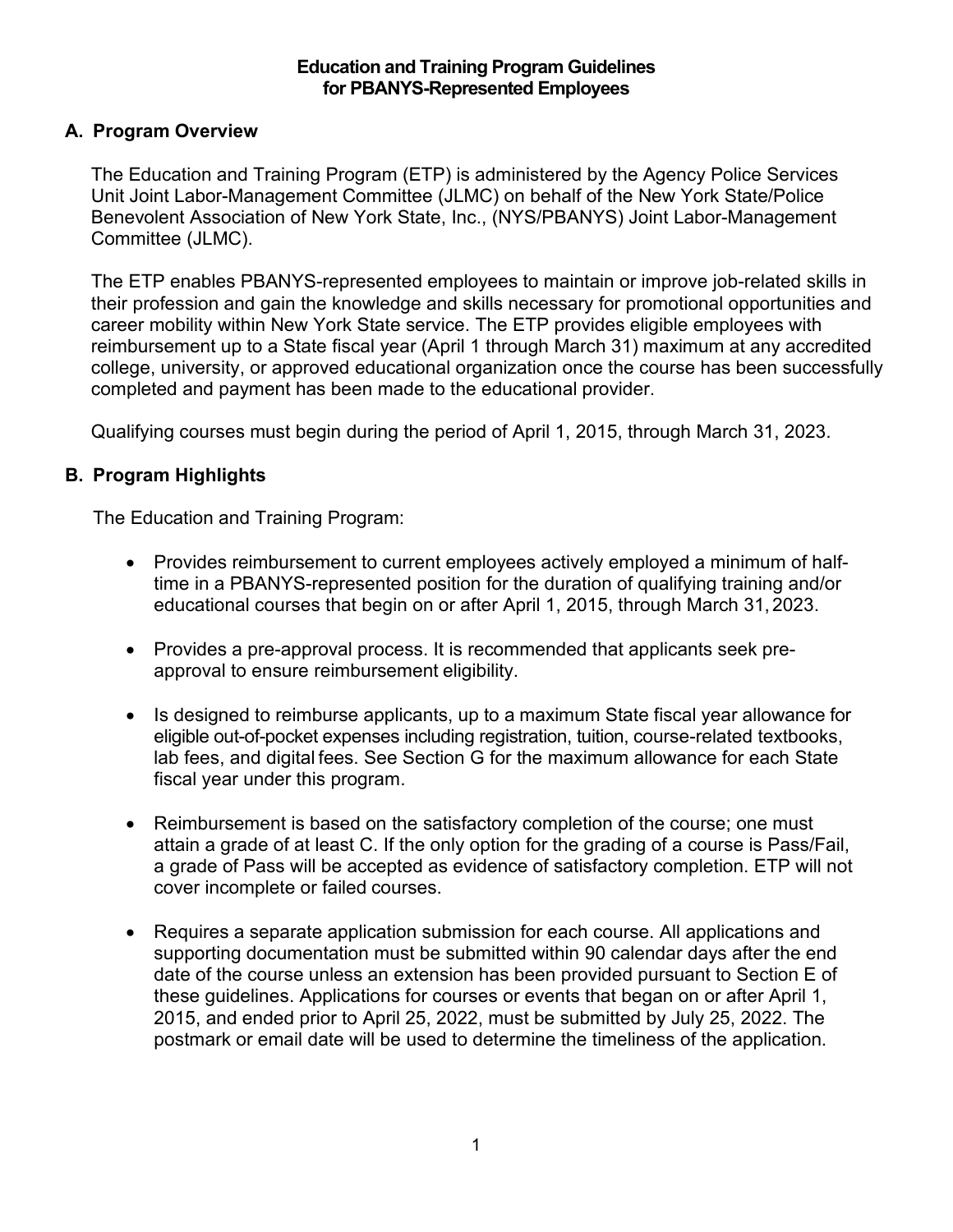### <span id="page-3-0"></span>**C. Employee Eligibility**

To be eligible to participate in the ETP, current PBANYS-represented employees must be actively employed a minimum of half-time in a PBANYS-represented position for the duration of the qualifying training and/or educational courses.

Employees working less than half-time or on unpaid leave of absence are not eligible.

### <span id="page-3-1"></span>**D. Course Eligibility**

ETP is available for credit or non-credit, job-related or career-related courses at an accredited college, university, or approved educational organization.

#### *1. Job-Related Coursework*

The course directly supports or improves skills required for current job assignments, duties, or responsibilities.

#### *2. Career-Related Coursework*

The course will prepare the employee for advancement within their current title series or occupation.

The course develops the operational, administrative or management capacity of the employee.

The coursework is necessary to obtain a degree or certification to qualify for job opportunities within State service.

#### *3. Approved Educational Organizations*

The educational organization offering the course must meet the academic standards of the NYS Education Department or the U.S. Office of Education.

Reimbursement for the following will only be considered for reimbursement as electives under an approved matriculated degree program:

- Recreation
- Physical education
- Hobby or personal interest courses

Reimbursement for the following is not covered:

- Courses designed for interests outside State service, whether credit or non-credit
- Armorer School and outside weapons training programs

### <span id="page-3-2"></span>**E. Application Time Period**

All applications and supporting documentation must be submitted within 90 calendar days after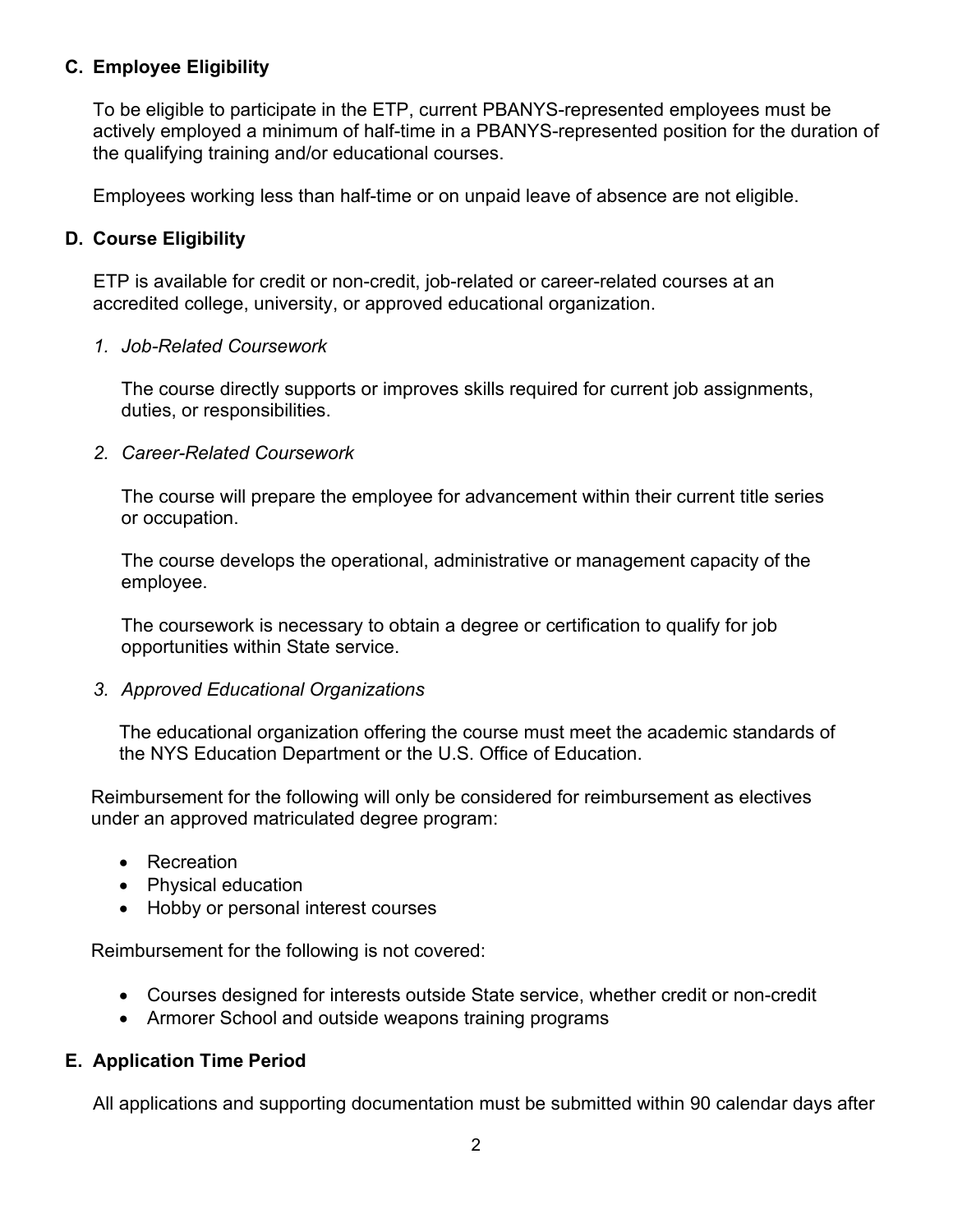the end date of the course unless an extension has been provided. Applications for courses or events that began on or after April 1, 2015, and ended prior to April 25, 2022, must be submitted by July 25, 2022. The postmark or email date will be used to determine the timeliness of the application.

Please note: If you are unable to obtain the required documentation within the 90-day period, you must submit your application form and contact the JLMC prior to the deadline.

Course start date determines fiscal year. For example, for fiscal year 2022-2023, a course must start on or after April 1, 2022, and no later than March 31, 2023.

#### <span id="page-4-0"></span>**F. Release Time**

ETP does not entitle an employee to receive release time.

#### <span id="page-4-1"></span>**G. Expenses Covered**

Reimbursable expenses are those costs that relate to the pursuit of an educational activity. Expenses must be itemized on the original receipt.

Eligible individuals are reimbursed up to a maximum State fiscal year allowance for each fiscal year this program covers, for eligible out-of-pocket expenses. Covered expenses include registration, tuition, course-related textbooks, lab fees, and digital fees which the employee is required, by the syllabus or course outline, to use for the course.

Expenses and fees other than those noted above are not covered.

The maximum allowance for each State fiscal year is as follows:

| <b>Fiscal Year</b> | <b>Maximum Allowance</b> |  |
|--------------------|--------------------------|--|
| 2015-2016          | \$1,750                  |  |
| 2016-2017          | \$1,750                  |  |
| 2017-2018          | \$1,750                  |  |
| 2018-2019          | \$1,750                  |  |
| 2019-2020          | \$1,750                  |  |
| 2020-2021          | \$1,750                  |  |
| 2021-2022          | \$2,000                  |  |
| 2022-2023          | \$2,250                  |  |

#### <span id="page-4-2"></span>**H. Alternative Sources of Financial Assistance**

Employees receiving tuition support or financial assistance from any alternate source must report it and the amount on the application form. This amount will be deducted before computing the allowable reimbursement.

Alternative sources of financial aid include, but are not limited to:

- Agency/facility tuition support programs
- Tuition Assistance Program (TAP)
- Pell Grants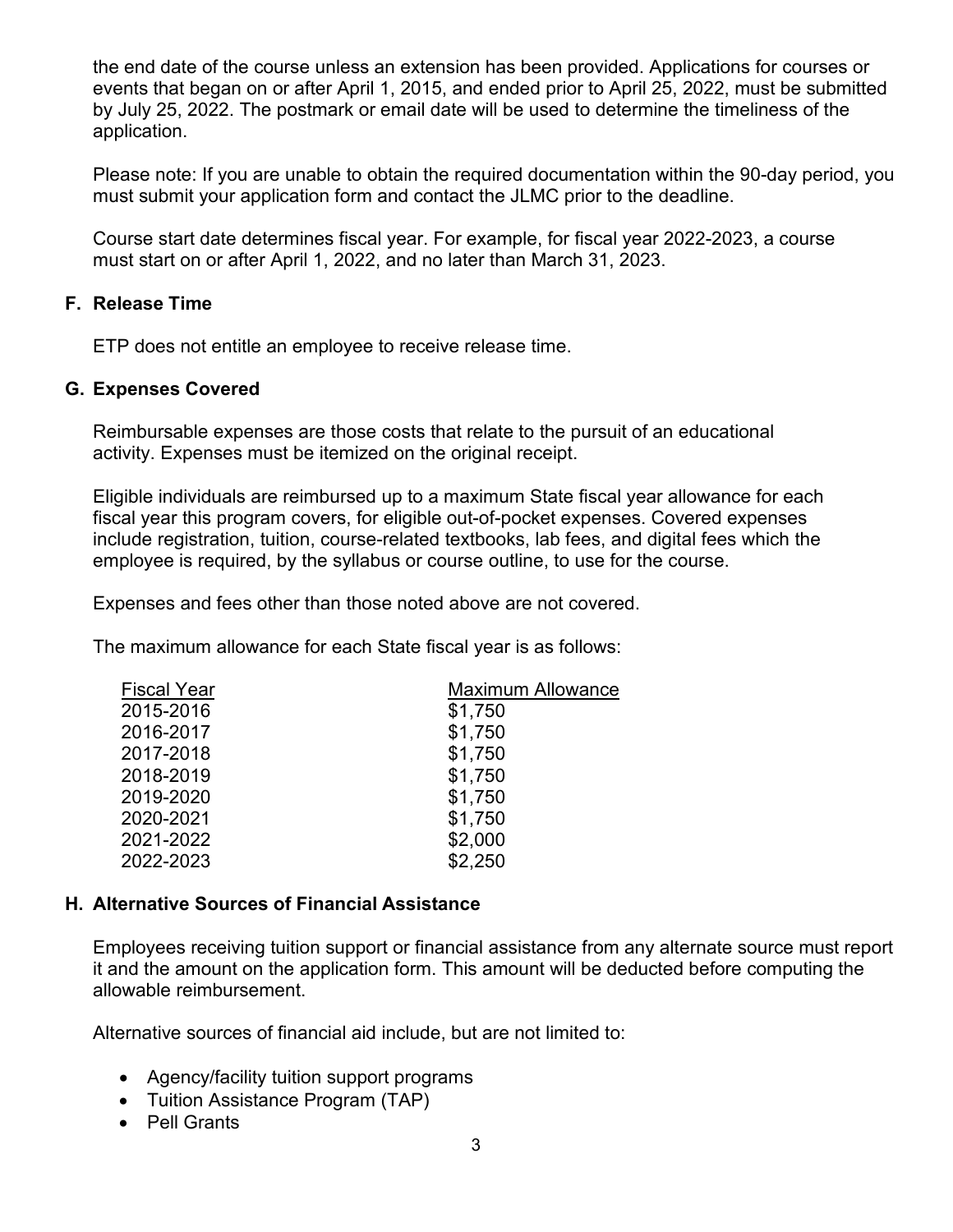- Aid for Part-time Study (APTS) Program
- New York State Vietnam Veterans Tuition Assistance
- Veterans Administration Educational Benefits (GI Bill)
- College stipends

# <span id="page-5-0"></span>**I. Taxation of Employee Benefits (Reimbursements)**

All reimbursements issued during the calendar year are reported to the Office of the State Comptroller (OSC) during the month of October. Once these reimbursements are reported, no further payments will be issued until after January 1 of the following calendar year.

At the end of each calendar year, the Office of the State Comptroller will withhold estimated taxes from employees whose reimbursements from this program and any additional educational benefits (reimbursements) from their agency exceed \$5,250. This may result in substantial withholding from paychecks at the end of the year and applicants should plan accordingly. Students are encouraged to seek competent tax advice to determine if the "working condition fringe benefit" is applicable when filing their taxes.

## <span id="page-5-1"></span>**J. Application Sources**

Pre-Approval Application Form and ETP Application Form are available [https://oer.ny.gov/police](https://oer.ny.gov/police-benevolent-association-new-york-state-inc-pbanys)[benevolent-association-new-york-state-inc-pbanys](https://oer.ny.gov/police-benevolent-association-new-york-state-inc-pbanys) and [https://www.pbanys.org/pba](https://gcc02.safelinks.protection.outlook.com/?url=https%3A%2F%2Fwww.pbanys.org%2Fpba-members%2Ftraining-detail%2Ftuition-reimbursement-program%2F&data=04%7C01%7CMelissa.Bombard%40goer.ny.gov%7C5ae157ac93494616375008da1404d0e0%7Cf46cb8ea79004d108ceb80e8c1c81ee7%7C0%7C0%7C637844308156041172%7CUnknown%7CTWFpbGZsb3d8eyJWIjoiMC4wLjAwMDAiLCJQIjoiV2luMzIiLCJBTiI6Ik1haWwiLCJXVCI6Mn0%3D%7C3000&sdata=xWjJW8Zugi%2FdEdav6HakUMfOkN%2Fq7L69CdsJ7RAoLm4%3D&reserved=0)[members/training-detail/tuition-reimbursement-program/.](https://gcc02.safelinks.protection.outlook.com/?url=https%3A%2F%2Fwww.pbanys.org%2Fpba-members%2Ftraining-detail%2Ftuition-reimbursement-program%2F&data=04%7C01%7CMelissa.Bombard%40goer.ny.gov%7C5ae157ac93494616375008da1404d0e0%7Cf46cb8ea79004d108ceb80e8c1c81ee7%7C0%7C0%7C637844308156041172%7CUnknown%7CTWFpbGZsb3d8eyJWIjoiMC4wLjAwMDAiLCJQIjoiV2luMzIiLCJBTiI6Ik1haWwiLCJXVCI6Mn0%3D%7C3000&sdata=xWjJW8Zugi%2FdEdav6HakUMfOkN%2Fq7L69CdsJ7RAoLm4%3D&reserved=0)

### <span id="page-5-2"></span>**K. Application Submission and Review Process**

The application process involves the following steps:

# *Step 1: Pre-approval (Applicant)*

Applicants have the option of receiving pre-approval for reimbursement, however, it is not required.

Prior to registering for coursework, it is recommended that the applicant:

- Complete a separate Pre-Approval Application Form for each course for which reimbursement is requested.
- Attach a course description or brochure from the institution/organization that includes the itemized cost separate from any fees.
- Submit completed form to the Agency Police Services Unit JLMC for review and approval.

# *Step 2: Pre-approval Review (JLMC)*

Upon receipt of the Pre-Approval Application Form, Agency Police Services Unit JLMC will:

• Determine if the application meets the criteria for reimbursement under the ETP Guidelines with respect to employee eligibility, qualification of coursework (jobrelated/career-related), and educational institution/organization.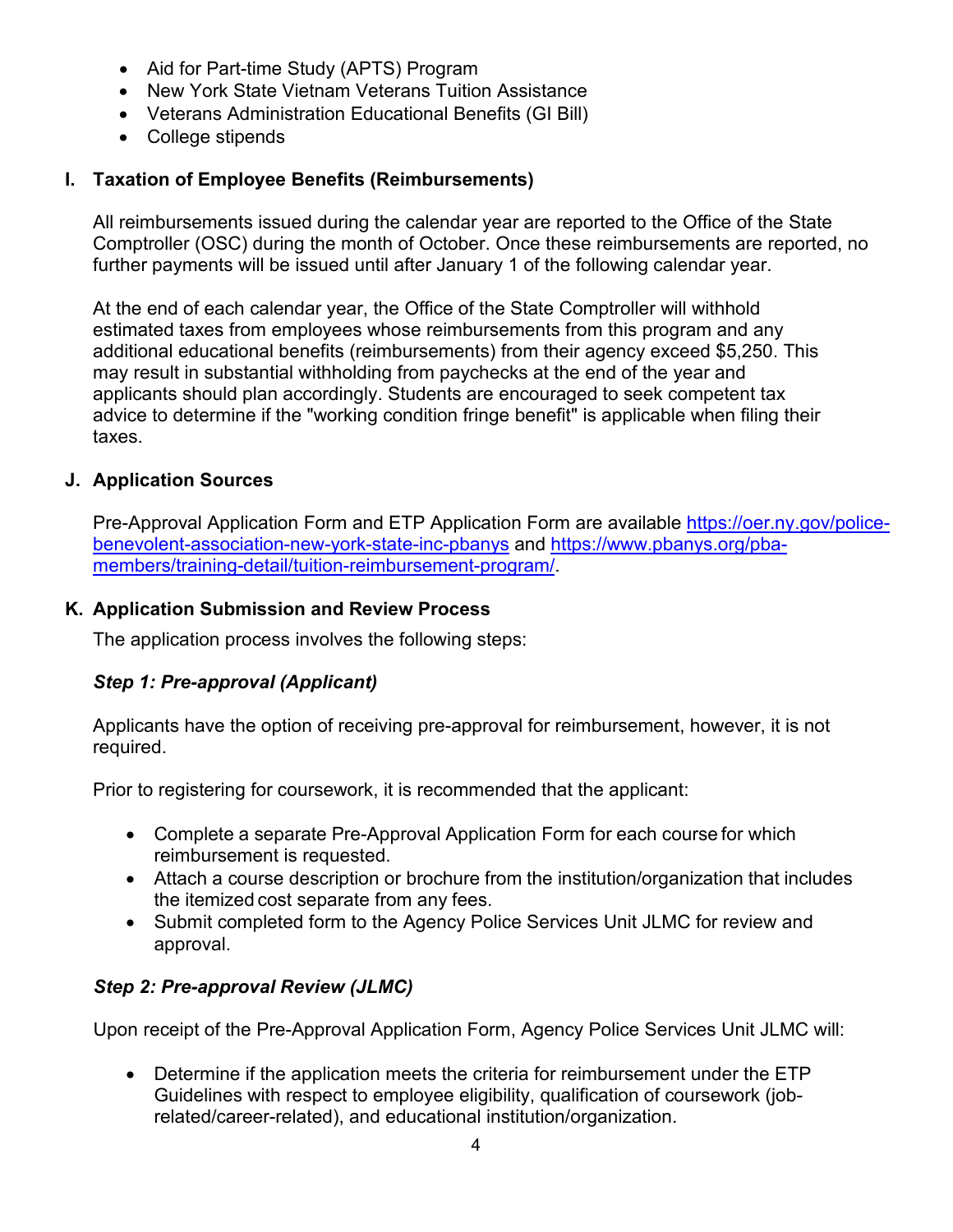- Review the application to confirm required and complete information was provided by the applicant; contact applicant, by email, if there are questions or issues that were identified.
- Notify applicant, by email, of the Agency Police Services Unit JLMC determination.

# *Step 3: Apply for Reimbursement (Applicant)*

To obtain reimbursement, the applicant must:

- Complete the coursework with a grade of at least C. If the only option for the grading of a course is Pass/Fail, a grade of Pass will be accepted as evidence of satisfactory completion.
- Complete a separate ETP Application Form within the timeframes prescribed in Section E, Application Time Period.
- Submit the ETP Application Form and the following supporting documentationto the Agency Police Services Unit JLMC for review and approval:
	- o A course description or brochure from the educational provider
	- o An original grade report, transcript, or letter on letterhead from the educational provider, stating that the applicant satisfactorily completed the coursework
	- o An original, itemized, paid tuition receipt from the educational provider
	- $\circ$  A course syllabus listing required materials and original paid textbook receipt(s)
	- o Documentation showing the start and end dates of the courseor event (month, day, year)

Applicants should retain a copy of all documentation for theirrecords.

#### **Submit all documents to:**

- Email: [APSUPrograms@lmc.ny.gov](mailto:APSUPrograms@lmc.ny.gov)
- US Mail:

NYS Agency Police Services Unit JLMC ETP/M. Bombard 2 Empire State Plaza, 7<sup>th</sup> Floor Albany, New York 12223

### **Education and Training Program Contact**

Melissa Bombard, Program Coordinator NYS Agency Police Services Unit Labor-Management Committee (518) 474-6772 [Melissa.Bombard@oer.ny.gov](mailto:Melissa.Bombard@oer.ny.gov)

### *Step 4: Final Review and Approval Process (JLMC)*

Once the application form is received, Agency Police Services Unit JLMC will:

• Determine if the application meets the criteria for reimbursement underthe ETP